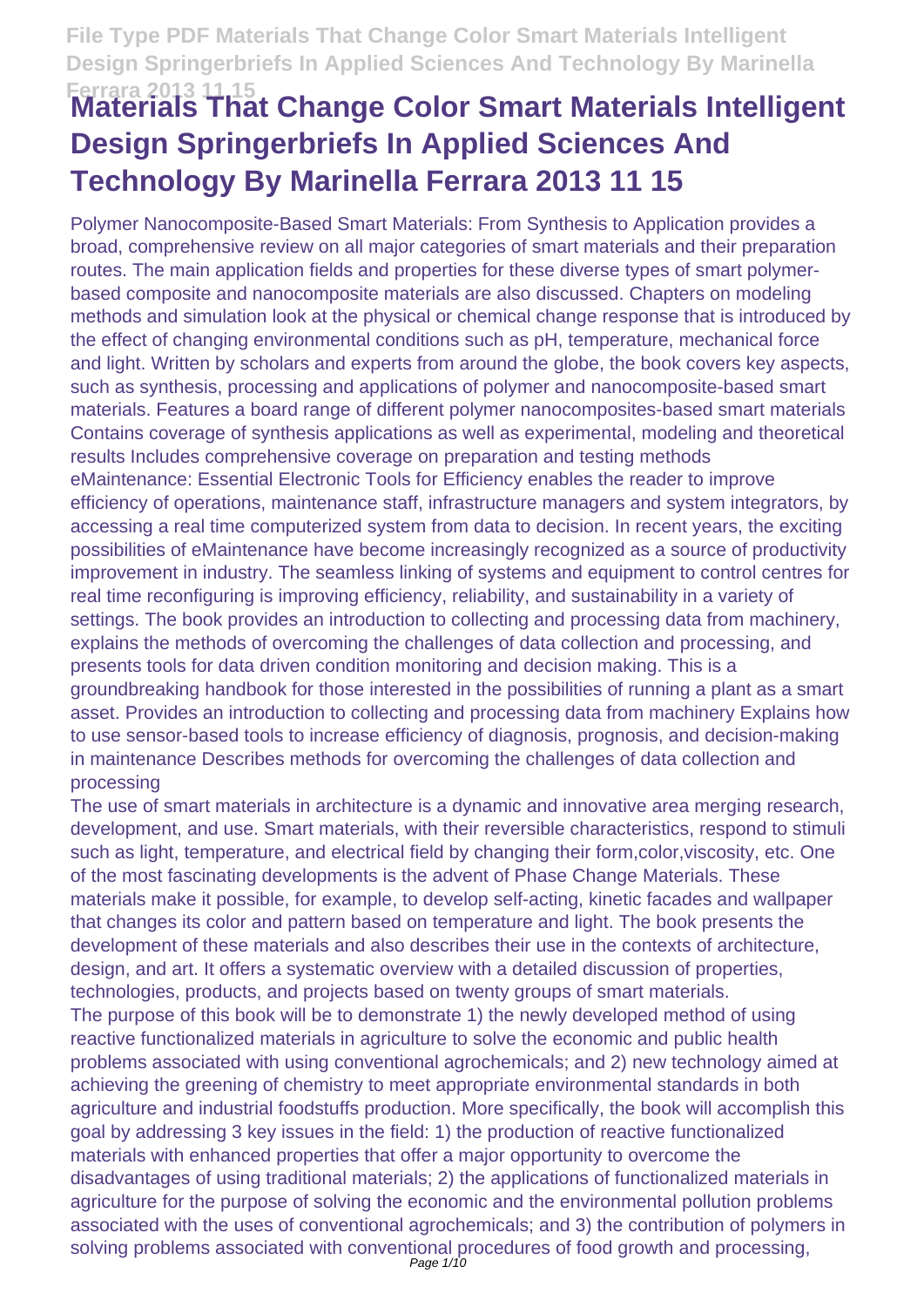**Ferrara 2013 11 15** including those used in the dairy industry, sugar and fruit juices, beer and wine production, nutritive and nonnutritive food additives, and in food protection.

This is an easily-accessible two-volume encyclopedia summarizing all the articles in the main volumes Kirk-Othmer Encyclopedia of Chemical Technology, Fifth Edition organized alphabetically. Written by prominent scholars from industry, academia, and research institutions, the Encyclopedia presents a wide scope of articles on chemical substances, properties, manufacturing, and uses; on industrial processes, unit operations in chemical engineering; and on fundamentals and scientific subjects related to the field.

This book focuses on next-generation smart windows which can change their optical-physical properties by reflecting and/or transmitting incoming light radiation to attain comfortable indoor temperatures throughout the year. Offers in-depth discussion of a range of materials and devices related to different technologies used in manufacturing smart windows Discusses basic principles, materials synthesis and thin film fabrication, and optical and electrochemical characterization techniques

Luminescence Thermometry: Methods, Materials, and Applications presents the state-of-the art applications of luminescence thermometry, giving a detailed explanation of luminescence spectroscopic schemes for the read-out of temperature, while also describing the diverse materials that are capable of sensing temperature via luminescence. Chapters cover the fundamentals of temperature, traditional thermometers and their figures of merit, a concise description of optical thermometry methods, luminescence and instrumentation, and an explanation of the ways in which increases in temperature quench luminescence. Additional sections focus on materials utilized for luminescence thermometry and the broad range of applications for luminescence thermometry, including temperature measurement at the nanoscale and the application of multifunctional luminescent materials. Provides an overview of luminescence thermometry applications, including high-temperature, biomedical, nanoscale and multifunctional Delves into luminescence thermometry by materials group, including Rareearth and transition Metal Ion Doped, Semiconductors, Quantum Dots and Organic materials Gives a concise introduction of the latest methods of temperature measurement, including luminescence spectroscopic schemes and methods of analysis

"Functional Clothing Design introduces new ways to look at the human body, the environment, and clothing. It explores the ways design can achieve goals such as protecting the body, increasing health and safety, or increasing body function. Building on the groundbreaking text Clothing: The Portable Environment by co-author Susan M. Watkins, this text covers aspects of functional clothing design including: User-centered design for comfort and function in clothing; Clothing for thermal protection, impact protection, and hazardous environments; The design of wearable technology and other apparel solutions that enhance and augment body function; Commercial product development and the development of functional garmets and materials"--Back cover.

This book provides a comprehensive introduction to the embryonic field of smart materials and structures, and also presents a state-of-the-art review of the subdisciplines of the field. It informs readers of the technical challenges to the commercialisation of products incorporating these material technologies.

International Transaction Journal of Engineering, Management, & Applied Sciences & Technologies publishes a wide spectrum of research and technical articles as well as reviews, experiments, experiences, modelings, simulations, designs, and innovations from engineering, sciences, life sciences, and related disciplines as well as interdisciplinary/cross-disciplinary/multidisciplinary subjects. Original work is required. Article submitted must not be under consideration of other publishers for publications. Materials that Change ColorSmart Materials, Intelligent DesignSpringer Science &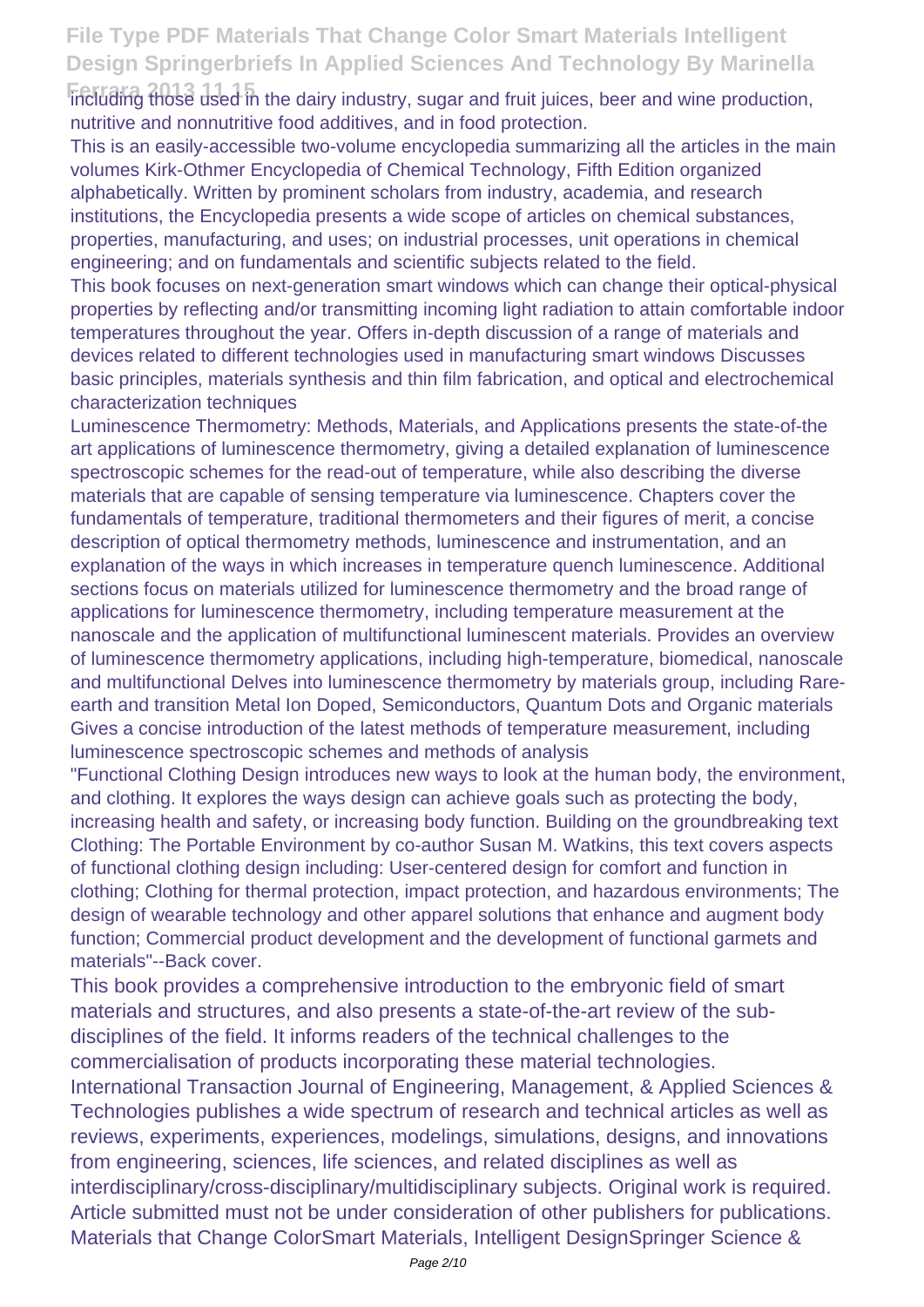#### **File Type PDF Materials That Change Color Smart Materials Intelligent Design Springerbriefs In Applied Sciences And Technology By Marinella Ferrara 2013 11 15** Business Media

The properties of materials provide key information regarding their appropriateness for a product and how they will function in service. The Third Edition provides a relevant discussion and vital examples of the fundamentals of materials science so that these details can be applied in real-world situations. Horath effectively combines principles and theory with practical applications used in today's machines, devices, structures, and consumer products. The basic premises of materials science and mechanical behavior are explored as they relate to all types of materials: ferrous and nonferrous metals; polymers and elastomers; wood and wood products; ceramics and glass; cement, concrete, and asphalt; composites; adhesives and coatings; fuels and lubricants; and smart materials. Valuable and insightful coverage of the destructive and nondestructive evaluation of material properties builds the groundwork for inspection processes and testing techniques, such as tensile, creep, compression, shear, bend or flexure, hardness, impact, and fatigue. Laboratory exercises and reference materials are included for hands-on learning in a supervised environment, which promotes a perceptive understanding of why we study and test materials and develop skills in industry-sanctioned testing procedures, data collection, reporting and graphing, and determining additional appropriate tests.

This book was written by authors in the field of preparation of advanced functional materials and their wide-ranging applications. The topics in the book include: preparation of several advanced functional materials, and their applications in sensors, health, concrete, textile, glasses, and pharmacy. In this book, the authors focused on recent studies, applications, and new technological developments in fundamental properties of advanced functional materials.

There currently exists an abundance of materials selection advice for designers suited to solving technical product requirements. In contrast, a stark gap can be found in current literature that articulates the very real personal, social, cultural and economic connections between materials and the design of the material world. In Materials Experience: fundamentals of materials and design, thirty-four of the leading academicians and experts, alongside 8 professional designers, have come together for the first time to offer their expertise and insights on a number of topics common to materials and product design. The result is a very readable and varied panorama on the world of materials and product design as it currently stands. Contributions by many of the most prominent materials experts and designers in the field today, with a foreword by Mike Ashby The book is organized into 4 main themes: sustainability, user interaction, technology and selection Between chapters, you will find the results of interviews conducted with internationally known designers. These 'designer perspectives' will provide a 'time out' from the academic articles, with emphasis placed on fascinating insights, product examples and visuals Newly developed materials have long been a source of both inspiration and opportunity for designers. It is hard to imagine, for example, a design world without plastics—themselves once a new material. More recently, developments in carbon fiber and other technologies have made products stronger, lighter, and easier to use. Useroriented devices based on material-related developments in the electronics

world—ranging from chips and storage media to interactive touch screens—have literally revolutionized social and business fabrics.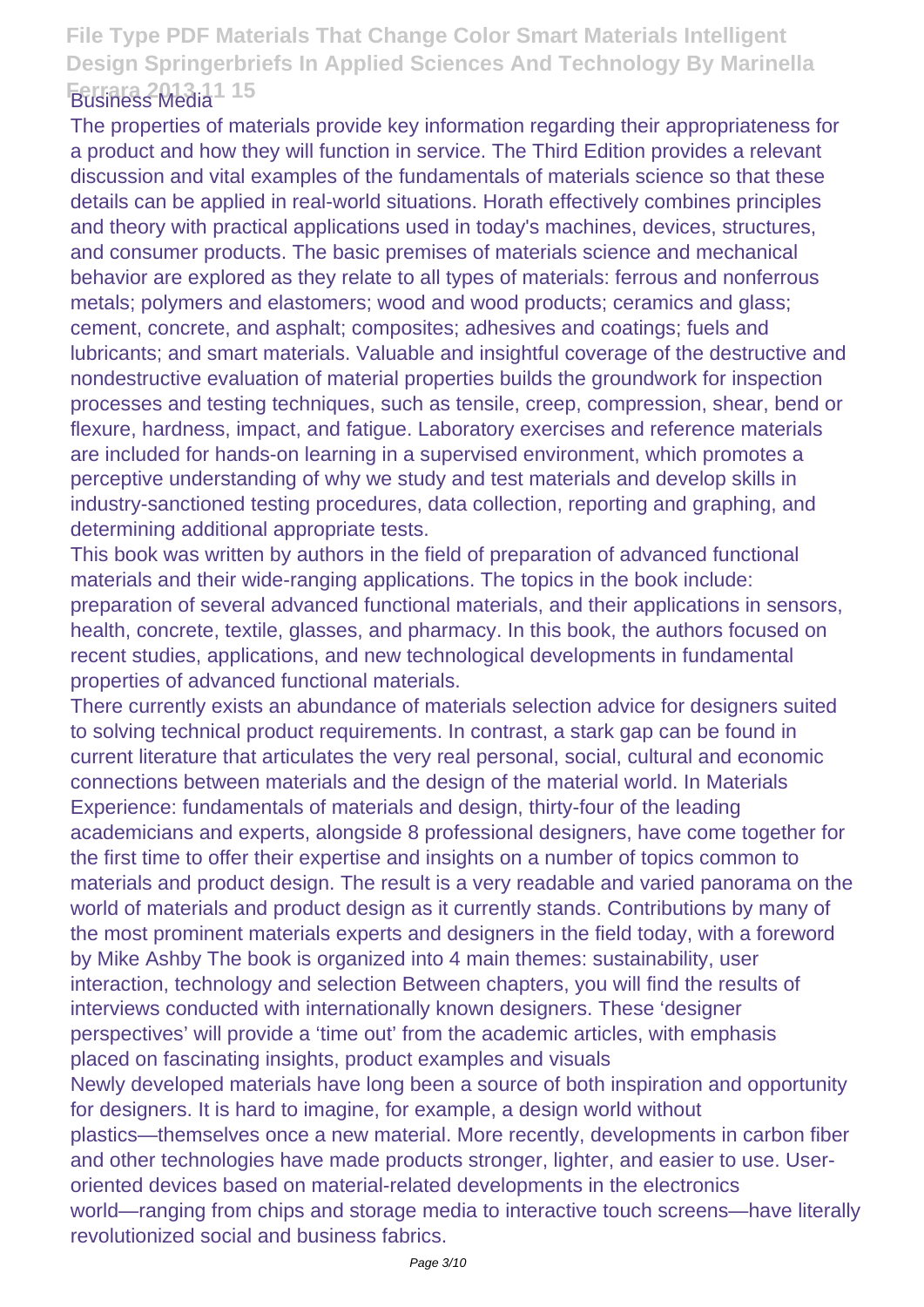**Ferrara 2013 11 15** This book presents a domain of extreme industrial and scientific interest: the study of smart systems and structures. It presents polytope projects as comprehensive physical and cognitive architectures that support the investigation, fabrication and implementation of smart systems and structures. These systems feature multifunctional components that can perform sensing, control, and actuation. In light of the fact that devices, tools, methodologies and organizations based on electronics and information technology for automation, specific to the third industrial revolution, are increasingly reaching their limits, it is essential that smart systems be implemented in industry. Polytope projects facilitate the utilization of smart systems and structures as key elements of the fourth industrial revolution. The book begins by presenting polytope projects as a reference architecture for cyber-physical systems and smart systems, before addressing industrial process synthesis in Chapter 2. Flow-sheet trees, cyclic separations and smart configurations for multi-component separations are discussed here. In turn, Chapter 3 highlights periodic features for drug delivery systems and networks of chemical reactions, while Chapter 4 applies conditioned random walks to polymers and smart materials structures. Chapter 5 examines self-assembly and selfreconfiguration at different scales from molecular to micro systems. Smart devices and technologies are the focus of chapter 6. Modular micro reactor systems and timed automata are examined in selected case studies. Chapter 7 focuses on inferential engineering designs, concept-knowledge, relational concept analysis and model driven architecture, while Chapter 8 puts the spotlight on smart manufacturing, industry 4.0, reference architectures and models for new product development and testing. Lastly, Chapter 9 highlights the polytope projects methodology and the prospects for smart systems and structures. Focusing on process engineering and mathematical modeling for the fourth industrial revolution, the book offers a unique resource for engineers, scientists and entrepreneurs working in chemical, biochemical, pharmaceutical, materials science or systems chemistry, students in various domains of production and engineering, and applied mathematicians.

This comprehensive book describes the design, synthesis, mechanisms, characterization, fundamental properties, functions and development of selfhealing smart materials and their composites with their allied applications. It covers cementitious concrete composites, bleeding composites, elastomers, tires, membranes, and composites in energy storage, coatings, shape-memory, aerospace and robotic applications. The 21 chapters are written by researchers from a variety of disciplines and backgrounds.

Polymer-based smart materials have become attractive in recent years due to the fact that polymers are flexible and provide many advantages compared to inorganic smart materials: they are low cost, they are easy to process, and they exhibit good performance at nano- and microscale levels. This volume focuses on a different class of polymers that are used as smart materials in the areas of biotechnology, medicine, and engineering. The volume aims to answer these questions: How do we distinguish 'smart materials'? and How do they work? The chapters lay the groundwork for assimilation and exploitation of this technological advancement. Four of the key aspects of the approach that the authors have developed throughout this book are highlighted, namely the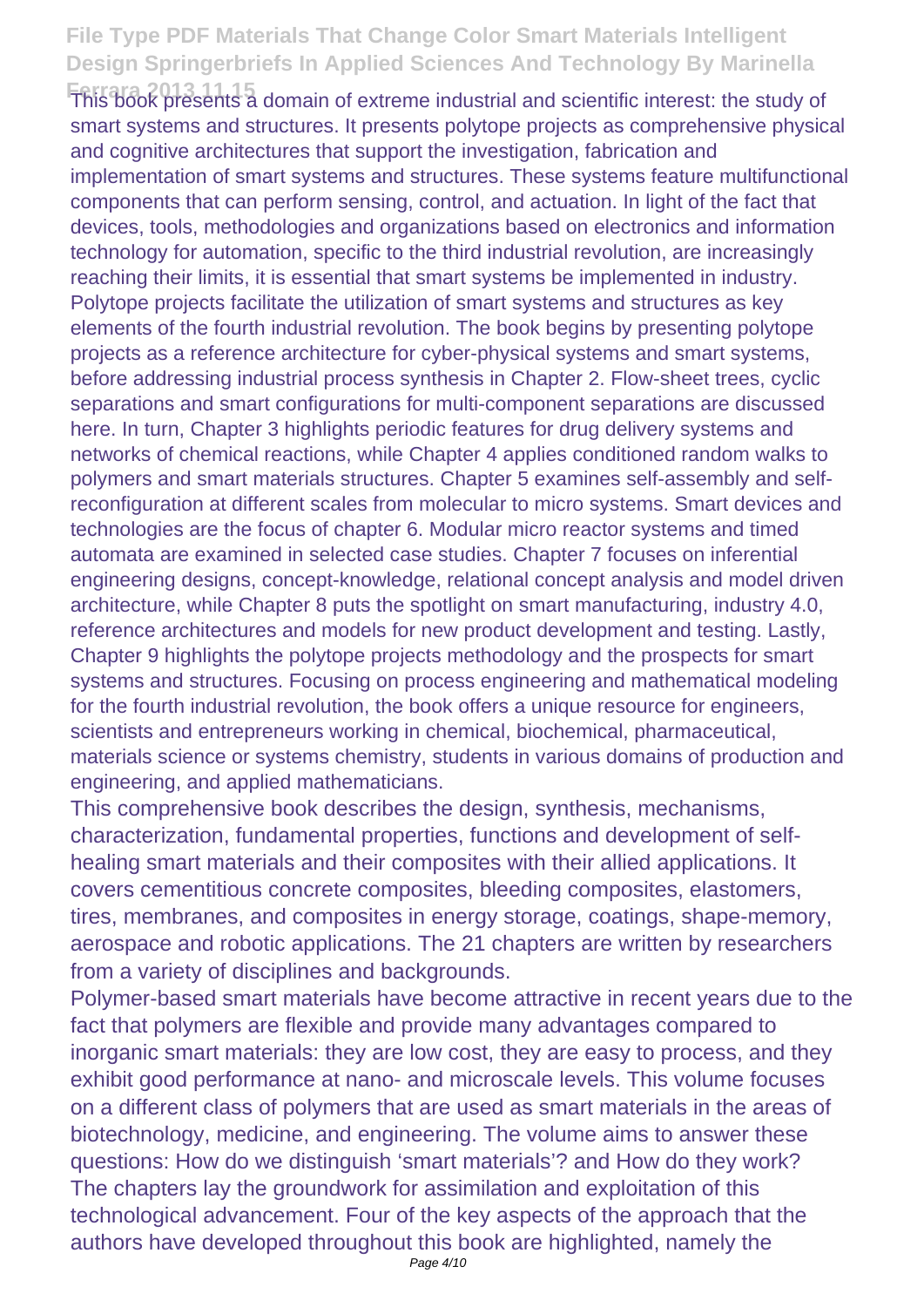**Ferrara 2013 11 15** multidisciplinary exchange of knowledge, exploration of the relationships between multiple scales and their different behaviors, understanding that material properties are dictated at the smallest scale, and, therefore, the recognition that macroscale behavior can be controlled by nanoscale design.

This text is designed for the introductory, one semester course in materials science or as a reference for professional engineers. It addresses what is essential for all engineers to know about the relationship between structure and properties as affected by processing in order to obtain all-important required performance. The organization of topics reflects this key interrelationship, and presents those topics in an order appropriate for students in an introductory course to build their own mental construct or hierarchy. Modern advances in polymers, ceramics, crystals, composites, semiconductors, etc. are discussed with an emphasis on applications in industry.

This book reviews the cutting-edge significant research in the field of smart lightresponsive materials based on azobenzene polymers and liquid crystals. Emphasis is placed on the discovery of new phenomena from the past 5 years, their underlying mechanisms, new functionalities, and properties achieved through rational design. Edited by leading authorities in the field, Zhao and Ikeda, the chapters are authored by an internationally-recognized team of experts from North America, Europe, and Asia. Smart Light-Responsive Materials will serve to catalyze new research that will lead this field over the next 5-10 years. The use of artificial intelligence (AI) in various fields is of major importance to improve the use of resourses and time. This book provides an analysis of how AI

is used in both the medical field and beyond. Topics that will be covered are bioinformatics, biostatistics, dentistry, diagnosis and prognosis, smart materials, and drug discovery as they intersect with AI. Also, an outlook of the future of an AI-assisted society will be explored.

Piezoelectric materials are attracting significant research efforts and resources worldwide. The major thrust areas include structural health monitoring, biomechanics, bio-medicine and energy harvesting. Engineering and technological applications of this smart material warrants multi-dimensional theoretical and experimental knowledge and expertise in fields of mechanics, instrumentation, digital electronics and information technology, over and above the specific domain knowledge. This book presents, from theory to practice, the application of piezoelectric smart materials in engineering domains such as structural health monitoring (SHM), bio-mechanics, bio-medical engineering and energy harvesting.

Electrochromic devices have a wide range of applications, including displays, selfdimming mirrors for automobiles, electrochromic e-skins, textiles, and smart windows for energy-efficient buildings. This title covers major topics related to the phenomenon of electrochromism, highlighting a broad range of existing and potential applications of electrochromic materials and devices. Providing a comprehensive overview of the field, it will be of interest to postgraduate students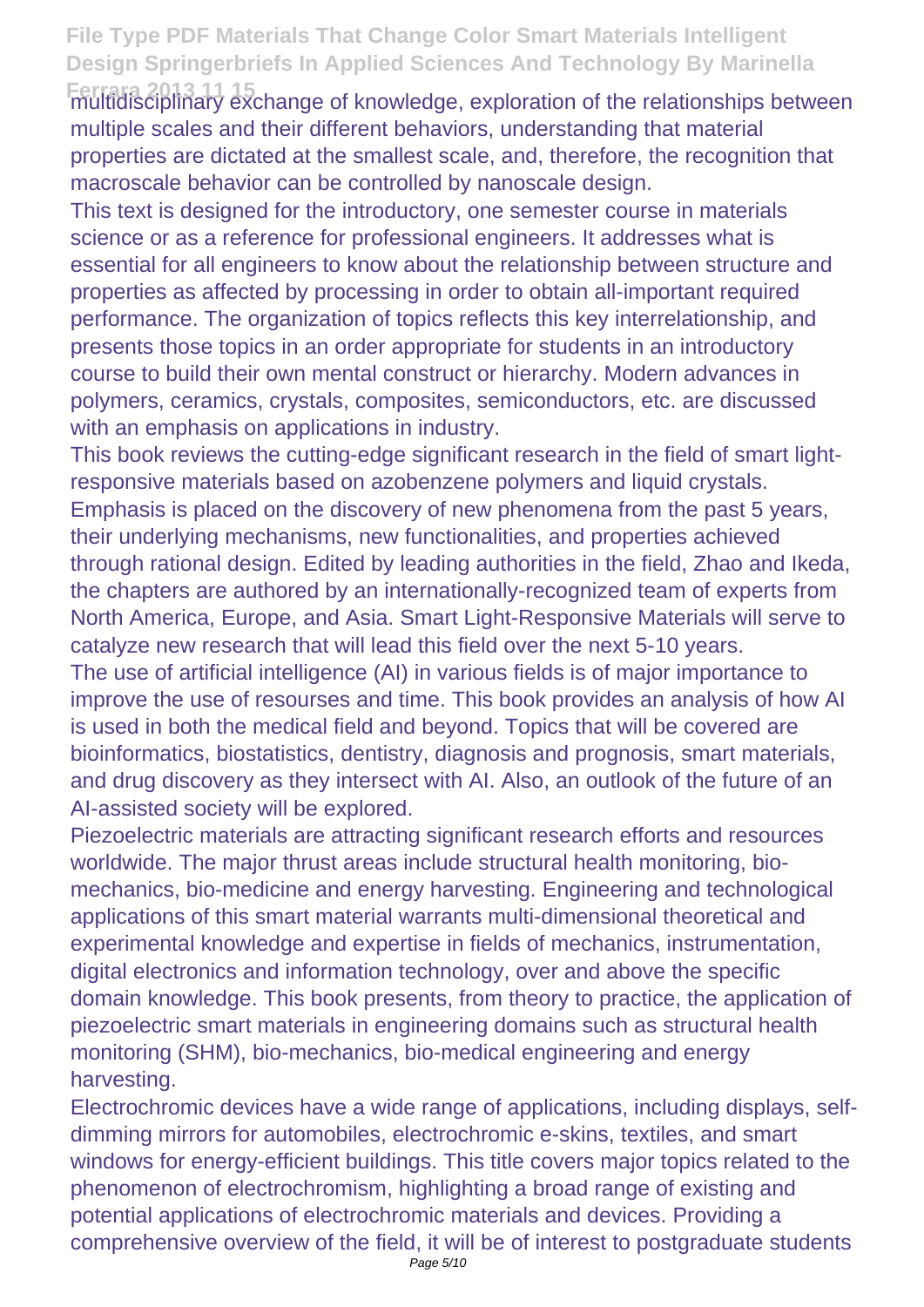Ferrara 2013 11 15<br>and researchers in both academia and industry interested in smart design, materials science and engineering.

Full coverage of materials and mechanical design inengineering Mechanical Engineers' Handbook, Fourth Edition provides aquick guide to specialized areas you may encounter in your work,giving you access to the basics of each and pointing you towardtrusted resources for further reading, if needed. The accessibleinformation inside offers discussions, examples, and analyses ofthe topics covered. This first volume covers materials and mechanical design, givingyou accessible and in-depth access to the most common topics you'llencounter in the discipline: carbon and alloy steels, stainlesssteels, aluminum alloys, copper and copper alloys, titanium alloysfor design, nickel and its alloys, magnesium and its alloys,superalloys for design, composite materials, smart materials,electronic materials, viscosity measurement, and much more. Presents comprehensive coverage of materials and mechanicaldesign Offers the option of being purchased as a four-book set or assingle books, depending on your needs Comes in a subscription format through the Wiley Online Libraryand in electronic and custom formats Engineers at all levels of industry, government, or privateconsulting practice will find Mechanical Engineers' Handbook,Volume 1 a great resource they'll turn to repeatedly as areference on the basics of materials and mechanical design.

This high school textbook introduces polymer science basics, properties, and uses. It starts with a broad overview of synthetic and natural polymers and then covers synthesis and preparation, processing methods, and demonstrations and experiments. The history of polymers is discussed alongside the s This book presents a design-driven investigation into smart materials developed by chemists, physicists, materials and chemical engineers, and applied by designers to consumer products. Introducing a class of smart materials, that change colors, the book presents their characteristics, advantages, potentialities and difficulties of applications of this to help understanding what they are, how they work, how they are applied. The books also present a number of case studies: products, projects, concepts and experiments using smart materials, thus mapping out new design territories for these innovative materials. These case studies involve different fields of design, including product, interior, fashion and communication design. Within the context of rising sustainable and humancentered design agendas, the series will demonstrate the role and influence of these new materials and technologies on design, and discuss how they can implement and redefine our objects and spaces to encourage more resilient environments.

The book focuses on the integration of intelligent communication systems, control systems, and devices related to all aspects of engineering and sciences. It includes high-quality research papers from the 3rd international conference, ICICCD 2018, organized by the Department of Electronics, Instrumentation and Control Engineering at the University of Petroleum and Energy Studies,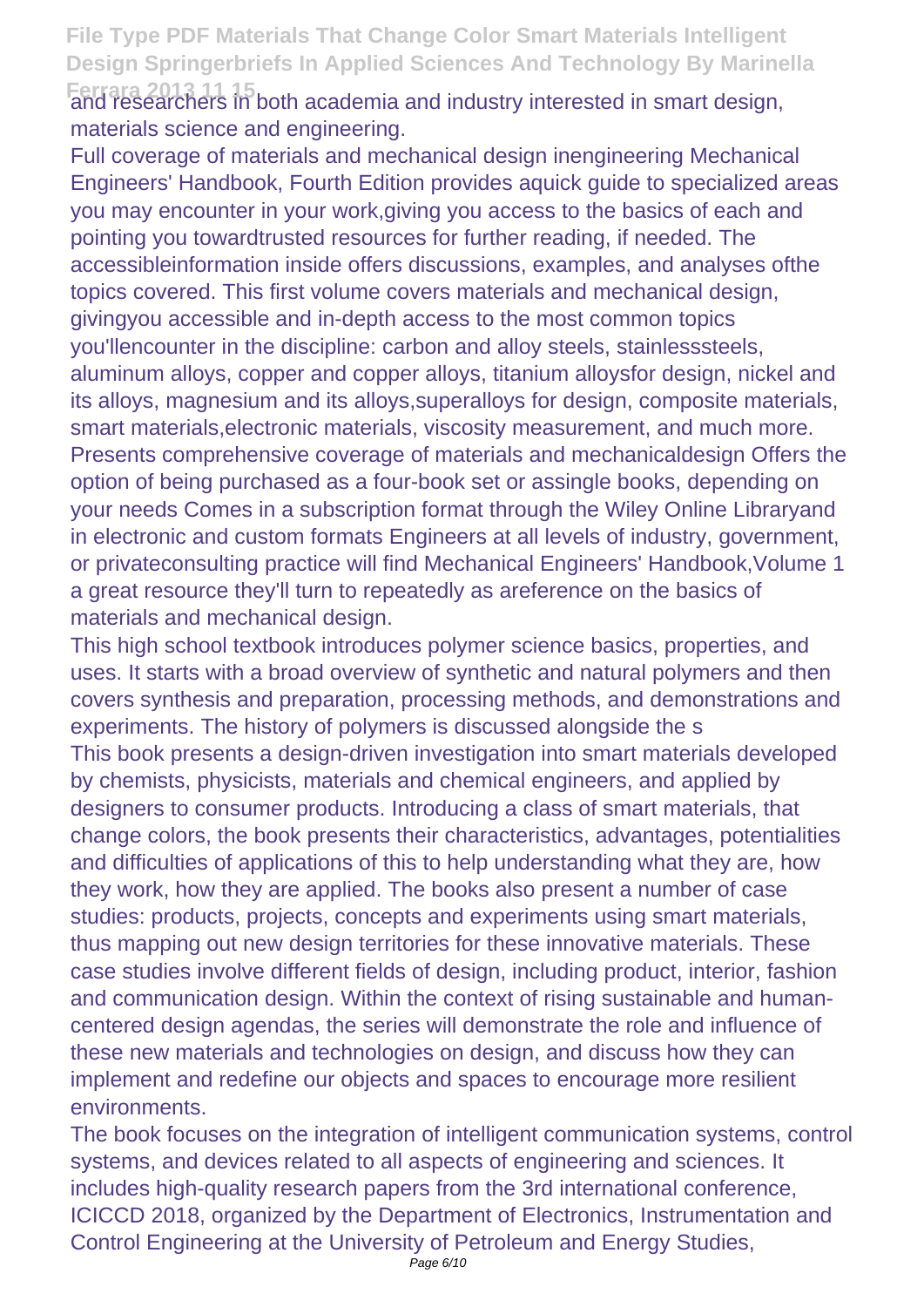Ferrara 2013 11-15<br>Dehradun on 21–22 December 2018. Covering a range of recent advances in intelligent communication, intelligent control and intelligent devices., the book presents original research and findings as well as researchers' and industrial practitioners' practical development experiences of.

Today, architects are looking for new solutions to old problems, including 'smart' and 'intelligent' materials that can be applied to building design. This text covers the use of smart materials in a design perspective, as well as describing how these solutions could be utilised in other applications.

Chromic or colour related phenomena are produced in response to a chemical or physical stimulus. This new edition will update the information on all those areas where chemicals or materials interact with light to produce colour, a colour change, or luminescence especially in the imaging, analysis, lighting and display areas. The book has been restructured to show greater emphasis on applications where 'coloured' compounds are used to transfer energy or manipulate light in some way therefore reducing the details on classical dyes and pigments. In the past eight years, since the previous edition, there has been a remarkable increase in the number of papers and reviews being produced reflecting the growth of interest in this area. This ongoing research interest is matched by a large number of new technological applications gaining commercial value covering e.g. biomedical areas, energy, data storage, physical colour, bioinspired materials and photonics. This book appeals to industrial chemists, professionals, postgraduates and as high level recommended reading for colour technology courses.

From the visionary founder of the Self-Assembly Lab at MIT, a manifesto for the dawning age of active materials Things in life tend to fall apart. Cars break down. Buildings fall into disrepair. Personal items deteriorate. Yet today's researchers are exploiting newly understood properties of matter to program materials that physically sense, adapt, and fall together instead of apart. These materials open new directions for industrial innovation and challenge us to rethink the way we build and collaborate with our environment. Things Fall Together is a provocative guide to this emerging, often mind-bending reality, presenting a bold vision for harnessing the intelligence embedded in the material world. Drawing on his pioneering work on self-assembly and programmable material technologies, Skylar Tibbits lays out the core, frequently counterintuitive ideas and strategies that animate this new approach to design and innovation. From furniture that builds itself to shoes printed flat that jump into shape to islands that grow themselves, he describes how matter can compute and exhibit behaviors that we typically associate with biological organisms, and challenges our fundamental assumptions about what physical materials can do and how we can interact with them. Intelligent products today often rely on electronics, batteries, and complicated mechanisms. Tibbits offers a different approach, showing how we can design simple and elegant material intelligence that may one day animate and improve itself—and along the way help us build a more sustainable future.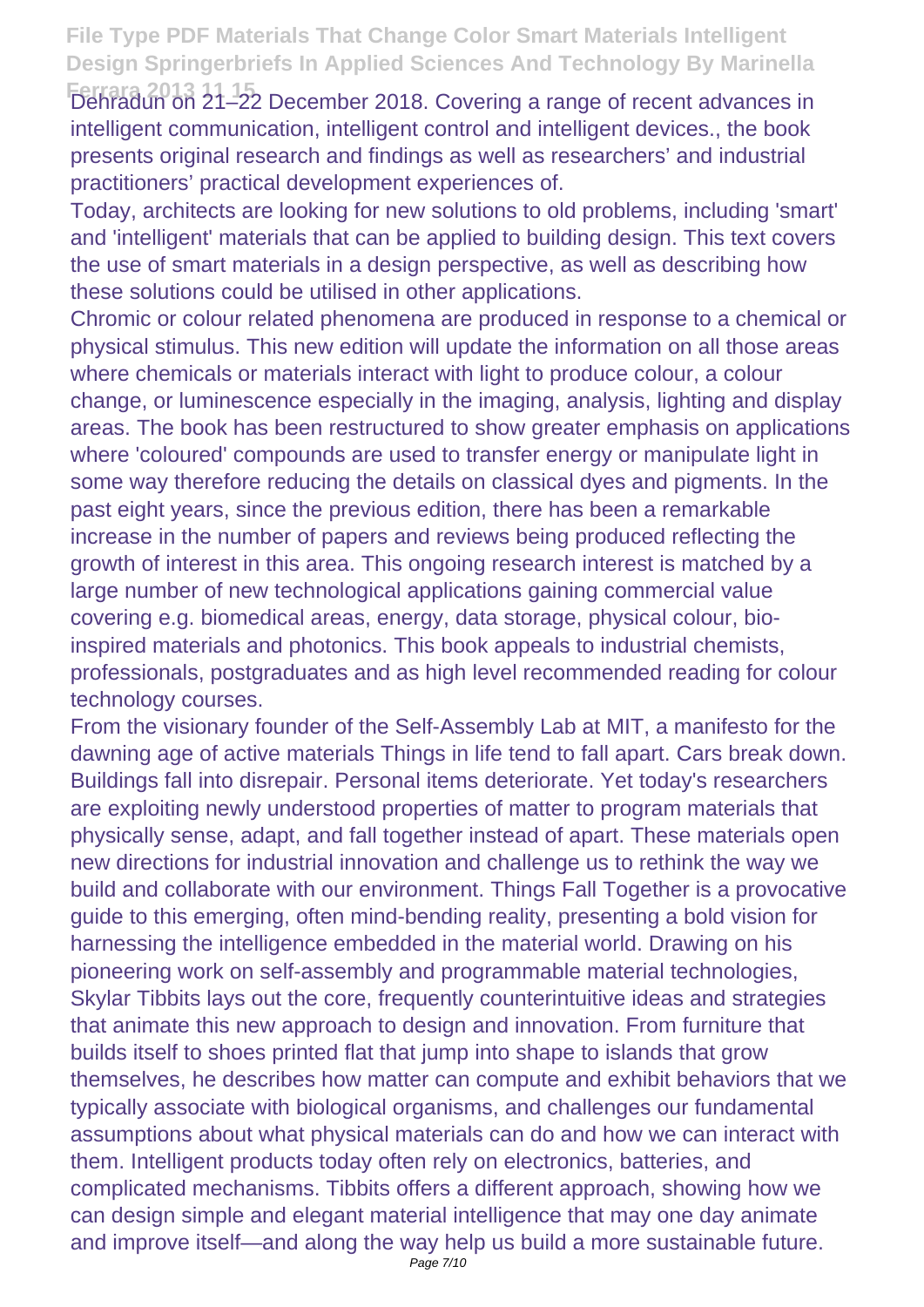**Ferrara 2013 11 15** Compelling and beautifully designed, Things Fall Together provides an insider's perspective on the materials revolution that lies ahead, revealing the spectacular possibilities for designing active materials that can self-assemble, collaborate, and one day even evolve and design on their own.

Today, architects and designers are beginning to look toward developments in new "smart" or "intelligent" materials and technologies for solutions to longstanding problems in building design. However, these new materials have so far been applied in a diverse but largely idiosyncratic nature, because relatively few architects have access to information about the types or properties of these new materials or technologies. Two of the leading experts in this field - Addington and Schodek - have solved this problem by incorporating all the relevant information of all the latest technologies available to architects and designers in this one volume. They present materials by describing their fundamental characteristics, and go on to identify and suggest how these same characteristics can be exploited by professionals to achieve their design goals. Here, the wealth of technical understanding already available in the materials science and engineering literature is at last made accessible to a design audience. Smart Textiles and Their Applications outlines the fundamental principles of applied smart textiles, also reporting on recent trends and research developments. Scientific issues and proposed solutions are presented in a rigorous and constructive way that fully presents the various results, prototypes, and case-studies obtained from academic and industrial laboratories worldwide. After an introduction to smart textiles and their applications from the editor, Part One reviews smart textiles for medical purposes, including their use in health monitoring, treatment delivery, and assistive technologies. Part Two covers smart textiles for transportation and energy, with chapters covering smart textiles for the monitoring of structures and processes, as well as smart textiles for energy generation. The final section considers smart textiles for protection, security, and communication, and includes chapters covering electrochromic textile displays, textile antennas, and smart materials for personal protective equipment. Scientific issues and proposed solutions are presented in a rigorous and constructive way regarding various results, prototypes, and case-studies obtained from academic and industrial laboratories worldwide Useful for researchers and postgraduate students, and also for existing companies and start-ups that are developing products involving smart textiles Authored and edited by an international team who are experts in the field ensure comprehensive coverage and global relevance

Fueled by an increasingly interconnected world, the desire for engaging experiences plays a more important role in interiors than ever before. There is a tendency in the design of products, furniture, and environments toward enhanced interaction that employs psychosocial principles. This publication presents both high and low-tech applications ranging from a light fixture to art installations and fully realized buildings. The book illustrates human-centered design strategies through a series of six chapters,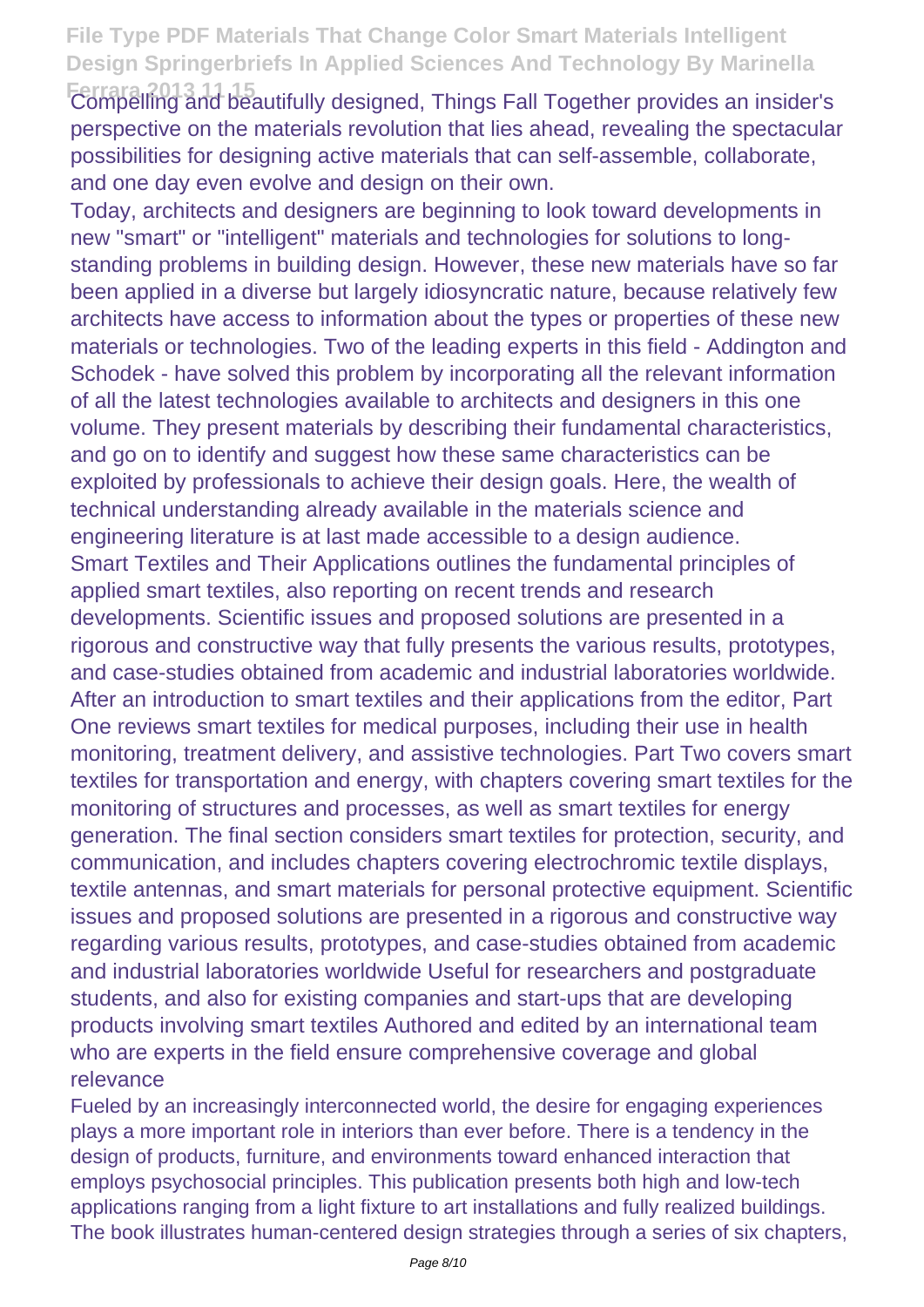Ferrara 2013 11 als<br>
each including examples that introduce one of following approaches: communicating, stimulating, synomorphic, transactional, transformative, and challenging.

The book covers self-healing concepts for all important material classes and their applications: polymers, ceramics, non-metallic and metallic coatings, alloys, nanocomposites, concretes and cements, as well as ionomers. Beginning with the inspiration from biological self-healing, its mimickry and conceptual transfer into approaches for the self-repair of artificially created materials, this book explains the strategies and mechanisms for the readers' basic understanding, then covers the different material classes and suitable self-healing concepts, giving examples for their application in practical situations. As the first book in this swiftly growing research field, it is of great interest to readers from many scientific and engineering disciplines, such as physics and chemistry, civil, architectural, mechanical, electronics and aerospace engineering.

Engineered Polymeric Fibrous Materials explains cutting edge techniques for the engineering of fibrous materials from physical, mechanical, and chemical points of view. Both conventional and nanofibers are described in this uniquely comprehensive book, for a wide range of applications including biomedical, automotive, aerospace, agriculture, energy, and environmental. This book refers to recent advances made in both academia and industry, in topics such as fiber-reinforced composites, fibrous thermal insulators, drug delivery and tissue engineering, and smart textiles and energy, and explains how fibrous structures are engineered to offer new solutions to important problems. The first two chapters provide basic introductory information to allow a wider range of readers to engage with the book. Addresses hot emerging topics including smart materials, wearable energy harvesters, and solar fuel production Includes valuable technical advice that is useful to industries including aerospace, biomedical, and energy Covers the full lifecycle of the material, from processing and treatment through to end usage

Biosensors are devices that detect the presence of microbials such as bacteria, viruses or a range biomolecules, including proteins, enzymes, DNA and RNA. For example, they are routinely applied for monitoring the glucose concentration in blood, quality analysis of fresh and waste water and for food control. Nanomaterials are ideal candidates for building sensor devces: where in just a few molecules can alter the properties so drastically that these changes may be easily detected by optical, electrical or chemical means. Recent advantages have radically increased the sensitivity of nanomaterial-based biosensors, making it possible to detect one particular molecule against a background of billions of others. Focusing on the materials suitable for biosensor applications, such as nanoparticles, quantum dots, meso- and nanoporous materials and nanotbues, this text enables the reader to prepare the respective nanomaterials for use in actual devices by appropriate functionalization, surface processing or directed self-assembly. The emphasis throughout is on electrochemical, optical and mechancial detection methods, leading to solutions for today's most challenging tasks. The result is a reference for researchers and developers, disseminating first-hand information on which nanomaterial is best suited to a particular application - and why.

INTERNATIONAL WORKSHOPS (at IAREC'17) (This book inclueds English (main) and Turkish languages) International Workshop on Mechanical Engineering International